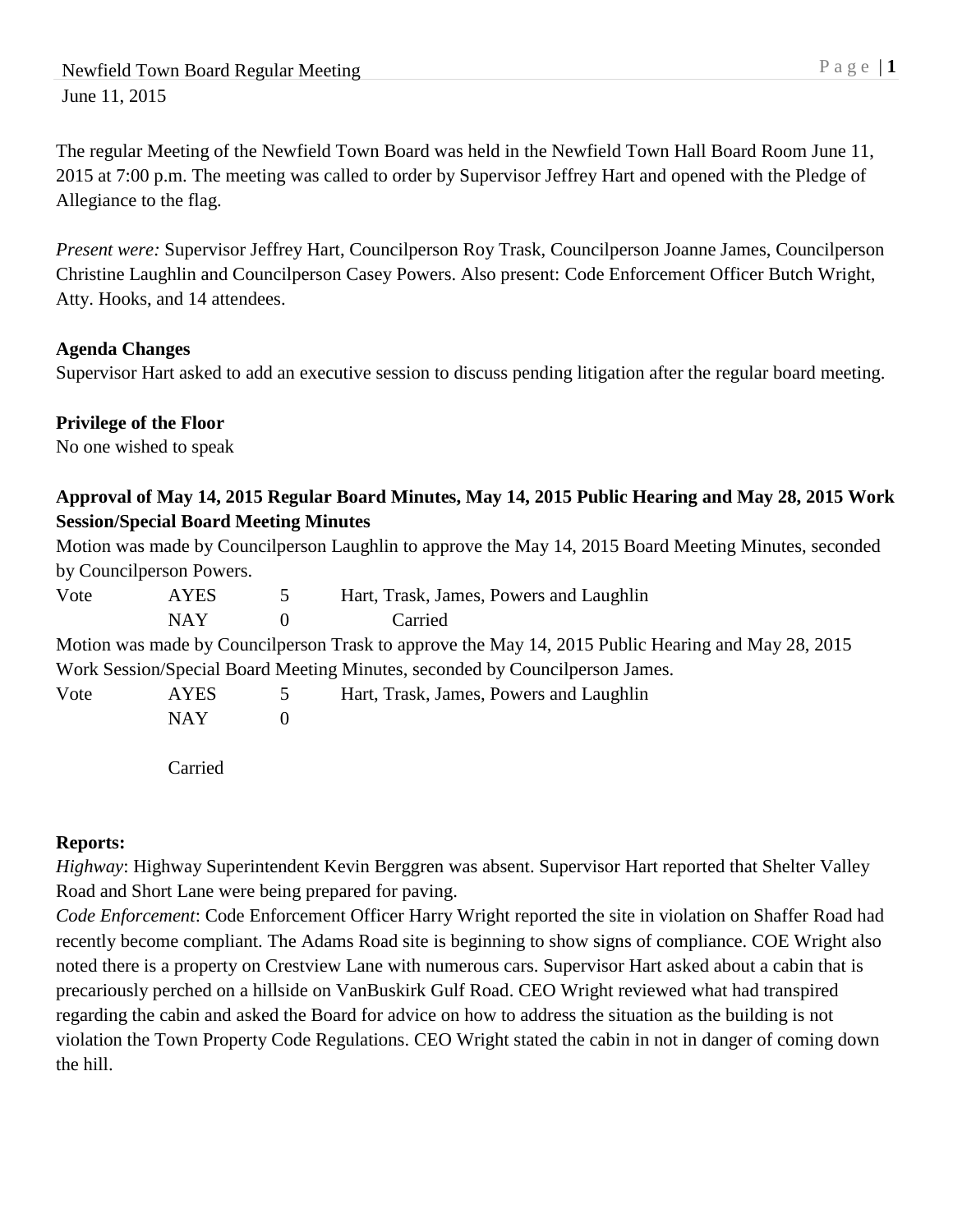Councilperson James reported she had received calls regarding burning other than brush, she asked who should be called in order to lodge a complaint. CEO Wright suggested that the Tompkins County Health Department be called or the Newfield Fire Department.

*Water Sewer*: Supervisor Hart reported there had been a water main break in Shelter Valley and had been repaired

*Recreation*: Recreation Supervisor Hart read Recreation Director Reid Hoskins' monthly report *Tompkins County Legislature Report*: Newfield Representative, David McKenna reported there had been a meeting and discussion regarding the Ag Plan for Tompkins County. He asked if anyone had any input to contact Debbie Teeter from Enfield. The Old Library Committee gave its recommendation of contractors to the County Legislature and that a new Personnel Commissioner had been hired.

*Planning Board:* Renee Borgella, reported the Planning Board was getting ready for a combined meeting of the Town Board and the Planning Board. The Planning Board would like to share what they have learned from the round table discussion/trainings regarding land use strategies. Mr. Borgella said the Planning Board's next focus would be improving communications regarding town wide activities. Mr. Borgella also reported there were residents who would be interested in volunteering to be grant writers for projects. The Planning Board is also working on a solution regarding the empty Agriculture seat on the Planning Board. It was asked if the wording could be changed. Mr. Borgella commented and questioned regarding taxation of properties with cell towers on them. The Town Board and Planning Board will meet together July 23, 2015.

*Cemetery Committee:* absent

*Supervisor*: Supervisor Hart reported he and Highway Superintendent Berggren will be meeting with the New York State Park and Recreation representatives regarding the replacement of the culvert on Douglas Road. Robert Treman State Park is concerned about the water quality conditions in the swimming area during the work. Negotiations regarding the fire contract with the Newfield Fire Department should begin at the end of July or August. The main focus for the next meeting will be the noise ordinance and discussion with Don Barber from TCCOG regarding health insurance with the consortium. Supervisor Hart also noted the site for the war memorial had been chosen in the rear corner near the Covered Bridge overlook area.

## **New Business**

*Discussion and approval to waive the fee for the Town Sponsored Broad Band Cell Towers* Motion was made by Councilperson Trask to approve waiving the permit fee for the Broad Band Cell Towers, seconded by Councilperson Laughlin.

Vote AYES 5 Hart, Trask, James, Laughlin and Powers  $NAY$  0

Carried

*Discussion to change the wording for the appointment of an Ag Person to the Planning Board*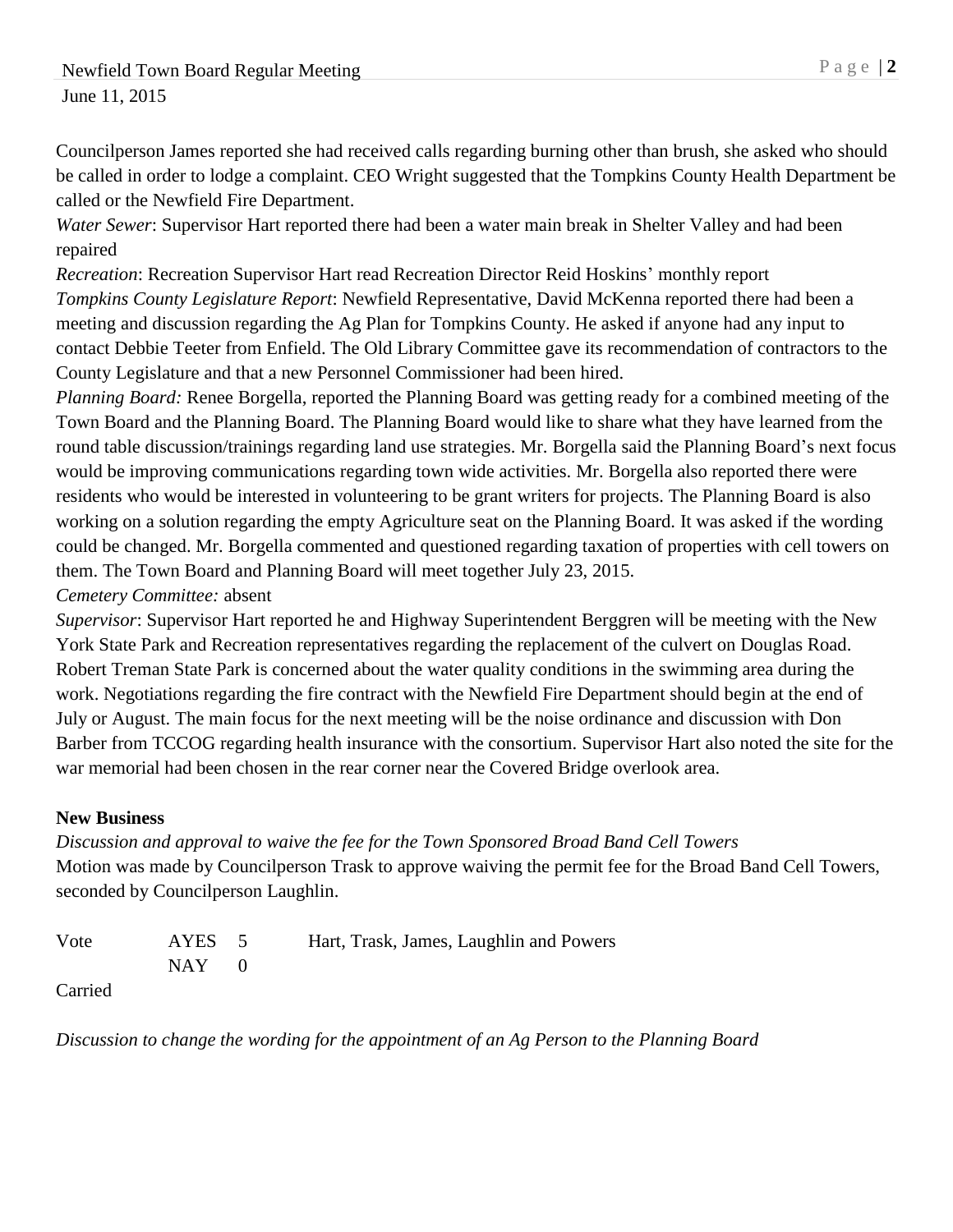Supervisor Hart commented on the difficulty of having an agriculture person fill the available seat on the Planning Board. It was felt from the attempts and failure to find an agriculture representative to the Planning Board that the Local Law No. 1 of the Year 2007 wording should be changed.

Motion was made by Councilperson Laughlin to approve the wording change for Proposed Local Law No. 2 of the Year 2015, seconded by Councilperson Trask.

Vote AYES 5 Hart, Trask, James, Laughlin and Powers  $NAY$  0

Carried

Motion was made by Councilperson Trask to hold a Public Hearing on Thursday, July 11, 2015 at 7:00 p.m. at the Newfield Town Hall for Public Comment regarding Proposed Local Law No. 2 of the Year 2015 To Amend Local Law No. 1 of the Year 2007 Which Establishes A Planning Board For The Town of Newfield, New York, seconded by Councilperson Laughlin.

# **LOCAL LAW #2 OF THE YEAR 2015 TO AMEND LOCAL LAW #1 OF THE YEAR 2007 WHICH ESTABLISHED A PLANNING BOARD FOR THE TOWN OF NEWFIELD, NEW YORK**

**PURPOSE:** Since the Town has found it difficult to attract an agricultural member to join the Planning Board, this amendment is intended to make the appointment of such member discretionary rather than mandatory. The language comports with that contained in Section 271(11) of the New York Town Law.

#### **SECTION ONE:**

Section 4.1 of Local Law #1 of the year 2007 to establish a Planning Board for the Town of Newfield, New York hereby is amended to delete therefrom the requirement that at least one member of the Planning Board shall be an "agriculture member" as defined under New York Town Law Section 271(11) and to substitute instead that at least one member of the Planning Board may be an agricultural member as that term is defined under New York Town Law Section 271(11) provided, however that an applicant who is an agricultural member and otherwise deemed suitable and qualified shall be given priority for appointment.

#### **SECTION TWO**: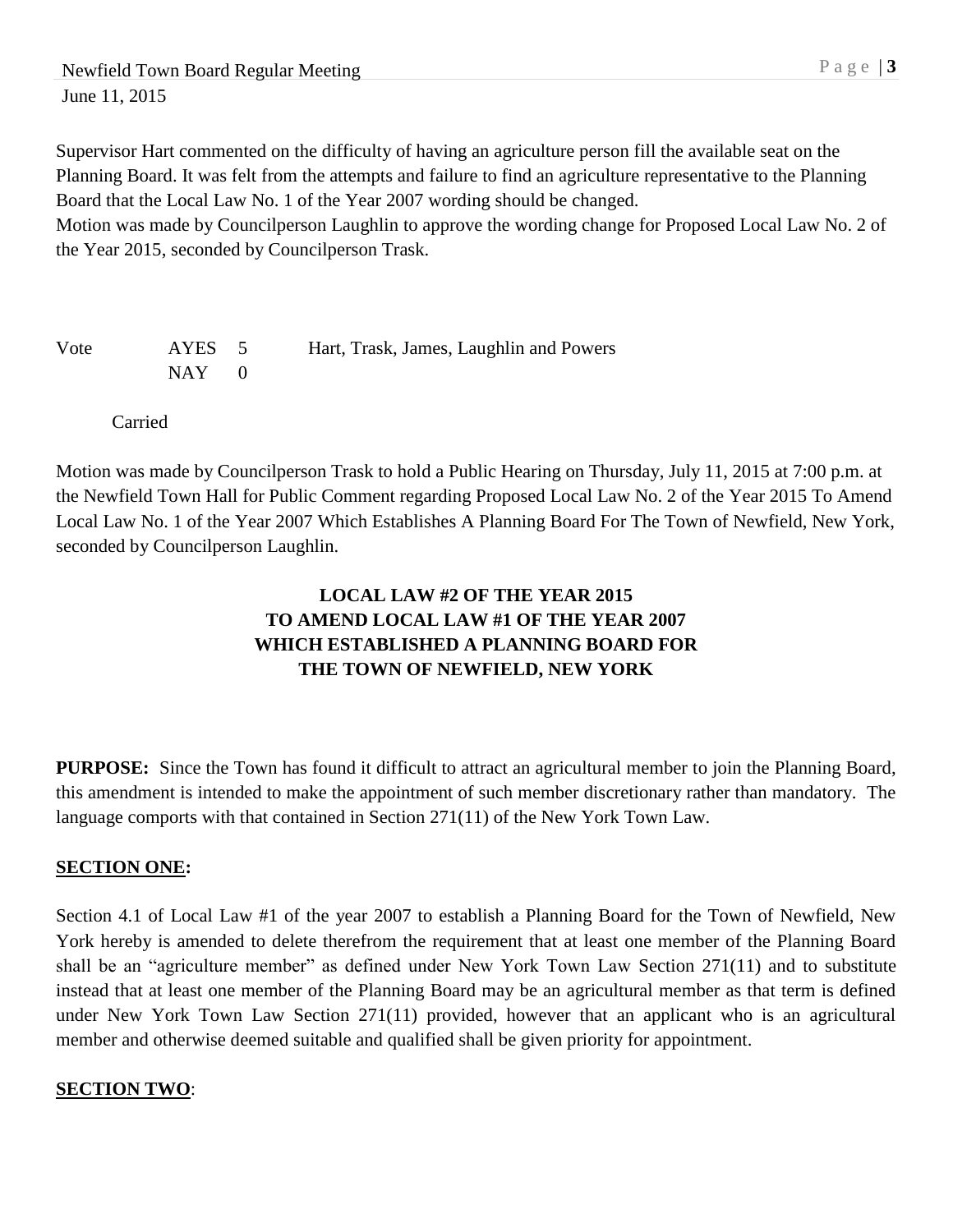Effective Date: This amendment shall take effect immediately upon its filing with the New York State Secretary of State in accordance with Section 27 of the Municipal Home Rule Law.

Vote AYES 5 Hart, Trask, James, Laughlin and Powers NAY 0 Carried

*Discussion and approval for the Supervisor to sign the Management Letter with Ciaschi, Dietershagen, Little, Mickelson & Co. LLP*

Motion was made by Councilperson Trask to approve the Supervisor to sign the Management Letter regarding the 2014 Audit from Ciaschi, Dietershagen, Little, Mickelson & Co, LLP, seconded by Councilperson James.

| Vote                        | AYES 5     | Hart, Trask, James, Laughlin and Powers |
|-----------------------------|------------|-----------------------------------------|
|                             | $NAY \t 0$ |                                         |
| $\sim$ $\sim$ $\sim$ $\sim$ |            |                                         |

Carried

*Discussion and approval for the Town Supervisor to sign the contract between the Town of Newfield and the Newfield School District for school tax collection.*

Supervisor Hart posed several questions. Attorney Hooks was asked to amend the contract for the July regular meeting for approval.

#### **Old Business**

#### *Discussion of the Noise Ordinance*

Supervisor Hart asked for this to be tabled until the June 25, 2015 meeting.

#### **Approval of the Payment of the June 2015 Bills**

Motion was made by Councilperson Powers to approve the payments, seconded by Councilperson Trask. The Board authorized the payments of the following amounts:

| General Fund           | \$43,131.99 |
|------------------------|-------------|
| <b>Recreation Fund</b> | \$1,036.88  |
| Highway Fund           | \$59,892.51 |
| Street light Fund      | \$1,225.72  |
| Sewer Fund             | \$422.72    |